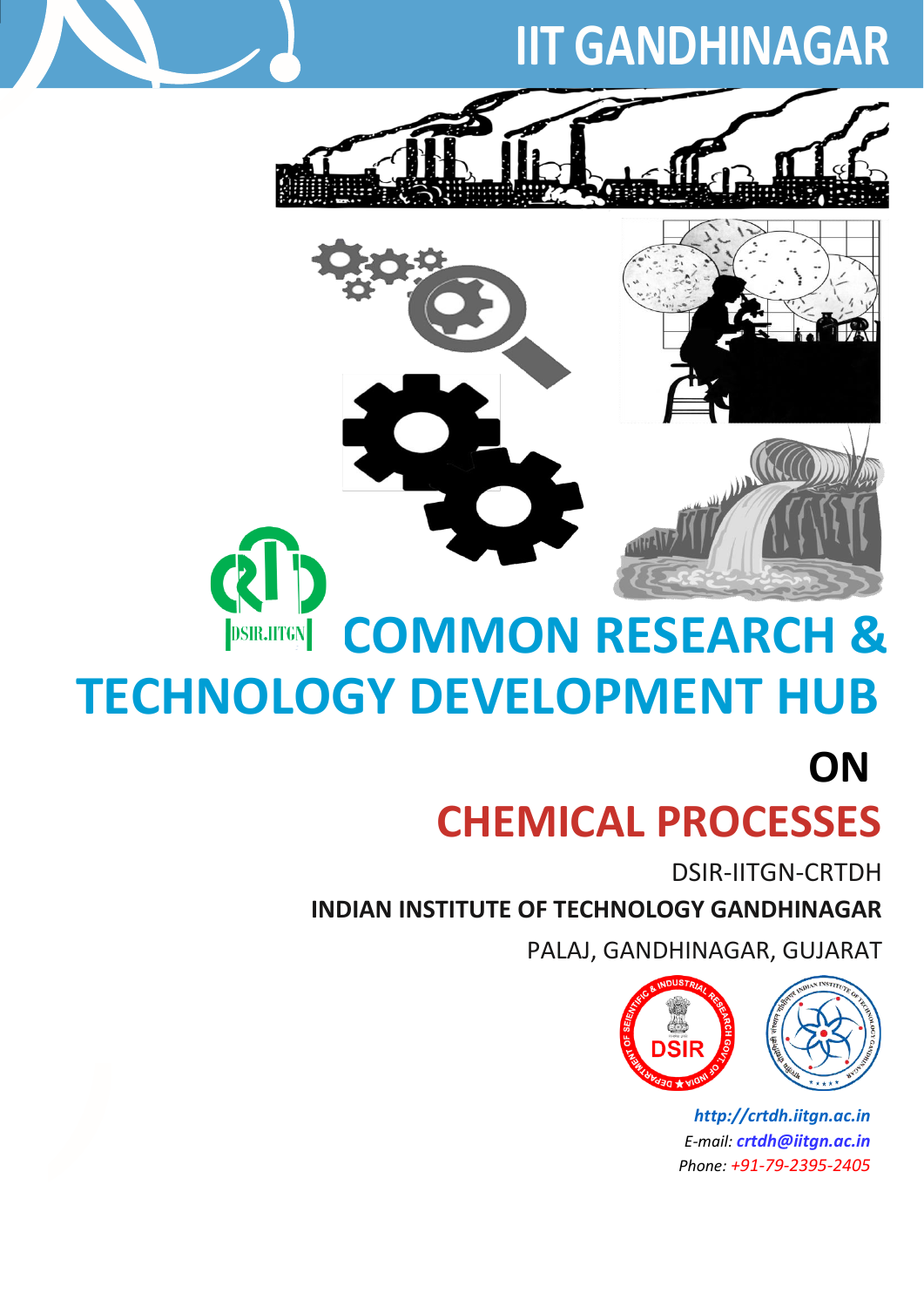

In a major initiative to work with Industries and help them in improving the chemical processes, Department of Scientific and Industrial Research (DSIR) and IIT Gandhinagar (IITGN) together established a **Common Research & Technology Development Hub (DSIR-IITGN-CRTDH)** on *Chemical Processes* at IITGN, Palaj, Gandhinagar. The DSIR-IITGN-CRTDH at IIT Gandhinagar is presently focussing on development and customization of various technologies for the chemical, pharmaceuticals, pigments, dye and the textile industries. *The objective of the CRTDH is to engage MSMEs and other chemical industries to enhance their capabilities in technology know-how on effluent treatment, waste reduction, process improvement, research on new products and testing (intermediate, products/raw materials) etc*. The facilities at DSIR-IITGN-CRTDH (both *Lab* and *Pilot Plant*) and the knowledge base of IITGN along with the other facilities at IITGN is serving as one-stop solution for chemical industries. The DSIR-IITGN-CRTDH welcomes industry members for collaboration. There are three different working models to sign a MoU between IITGN and industry partner(s).

- 1. **FLEXIBLE/ VIRTUAL MODEL:** The chemical industries may use DSIR-IITGN-CRTDH to develop their innovations for improving their process or effluent treatment or opt for virtual presence through technical support from the researcher at IITGN.
- 2. **LICENSING MODEL:** DSIR-IITGN-CRTDH may undertake the development for problems that are common to a sector and carry out prototype/pilot/demonstration plant in collaboration with a lead industry user unit. After the proof of concept demonstration, the technology will be available on license to other user units or to MSMEs for implementation in user units
- 3. **THE JOINT VENTURE MODEL:** one or more chemical industries can agree to pool their resources for the purpose of development of a new product/process/service. DSIR-IITGN-CRTDH will provide R&D support to the partner industries.

#### **LAB FACILITIES @ DSIR-IITGN-CRTDH**

CRTDH is one of the state-of-the-art facility for chemical process and wastewater related research and development. The laboratory is equipped with sophisticated instruments like Inductively Coupled Plasma - Mass Spectrometry (ICP-MS)/ - Optical Emission Spectrometry (ICP-OES) for elemental analysis, Total Organic Carbon (TOC) analyser for carbon content, Multi-mode Plate Reader for microbial studies, Fluorescence Spectrometer and UV-Vis Spectrophotometer for determining optical properties of products and raw materials , Highperformance thin-layer chromatography (HPTLC) for compound identification, Gas Chromatography for gas analysis and Spray Dryer for liquid to solid processing in the powder form, Quick COD and Fermenter, Centrifuge Machine etc. The facility also has water quality testing facilities like Biological Oxygen Demand (BOD), Chemical Oxygen Demand (COD), Total Bound Nitrogen (TNb) and Total Dissolved Solids (TDS) and recently applied for NABL accreditation.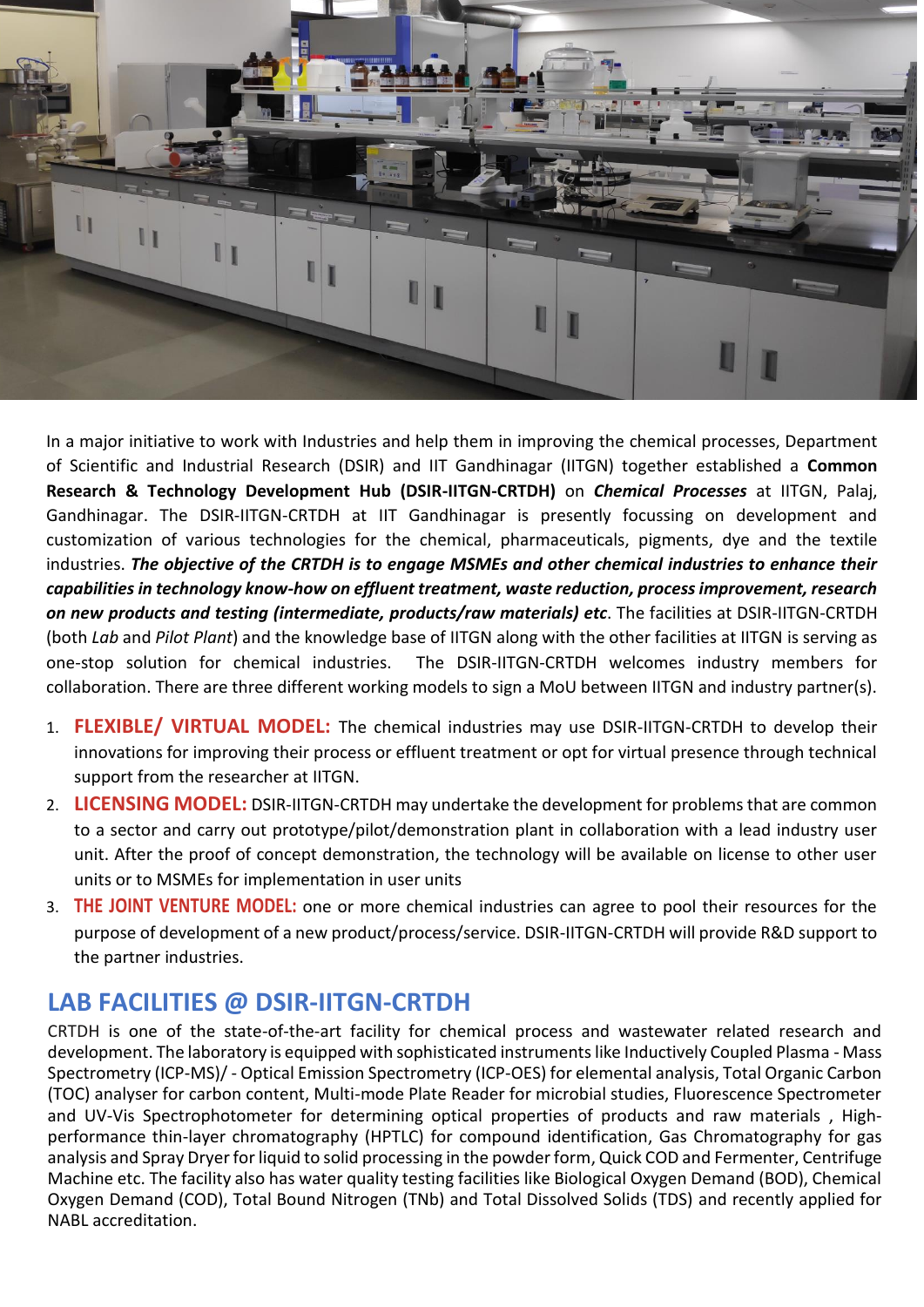



In addition, pilot plant facility has Skid mounted RO membrane set up, 1100 L SS Reactor with agitator, 50 L jacketed reactor with agitator, 5L and 50 L Stirrer, Basket Centrifuge, 30 L Two stage SS reactors and separator for water treatment, 30 L Two stage SS reactors and vacuum separator for water treatment, Skid mounted 1000 L STP plant, 4L RV 10 Digital V Rotary Evaporators, Lab Test skid Membrane Distillation, Lab Test Skid Forward osmosis, 50 L Jacketed Close Vessel Stirrer Tank Reactor, Pressure Sand filter and activated carbon filter, 2KL MBR Plant, Lab Test Skid Reverse Osmosis , Hot and cold water recirculation system, 100 LPH Singe Stage Evaporator, Gas absorption column, 20 L reactor and distillation unit combination made up of borosilicate glass, Nl 9216 Spring, Nl 9940 backshell & Other items, Spray dryer, high pressure reactor vessel, rotating disk contactor , CSTR in series and walk in fume hood .

Facilities are open to industry partners for testing and process development against nominal charges depending upon the service. *In addition*, IITGN has several research facilities under Central Instrument Facilities, which are also accessible in the campus. Some of the major facilities are Field Emission Scanning Electron Microscopy (FE-SEM) with Energy Dispersive Spectroscopy (EDS), Atomic Force Microscope (AFM), X-ray Diffraction (powder and thin film), Liquid Chromatography – Mass Spectrometry (LC-MS), Nuclear Magnetic Resonance (NMR), Dynamic Light Scattering (DLS) and Zeta potential, Gas Chromatography (GC), Mass Spectrometry (MS), High Pressure Liquid Chromatography (HPLC), NIR Spectrophotometer, Transmission electron microscopes (TEM), Flow Cytometer, MALDI-ToF, Fluorescence Spectrometer, Thermogravimetry (TG) – Differential Scanning Calorimetry (DSC), Particle Size Analyser, FTIR-Spectroscopy, Atomic Absorption Spectroscopy, Optical Microscope, BET Surface Area, Peptide Synthesizer, Fast Protein Liquid Chromatography (FPLC), Inverted Epifluorescence Microscope, Fermenter, Rheometer, Surface Energy Analyser, Contact Angle Analyser etc.



#### **DEVELOPMENT @ DSIR-IITGN-CRTDH**

Presently, the CRTDH is working with several MSMEs in and around Gujarat. Also, faculty members from various disciplines such as Chemical Engineering, Chemistry, Biological Engineering, Materials Science Engineering etc. are involved in several multi-disciplinary research projects such as process intensification and optimization, effluent treatment using bio-coagulation, advanced oxidation, membrane separation, phytoremediation, aerobic treatment, design for adsorption process, design for absorption process, decolouration work, COD reduction work, Cr IV reduction, Batch to Continuous etc. DSIR-IITGN-CRTDH has developed an improved and cost-effective two-step effluent treatment process to reduce the COD level by more than 90 - 95%. Here are few examples.